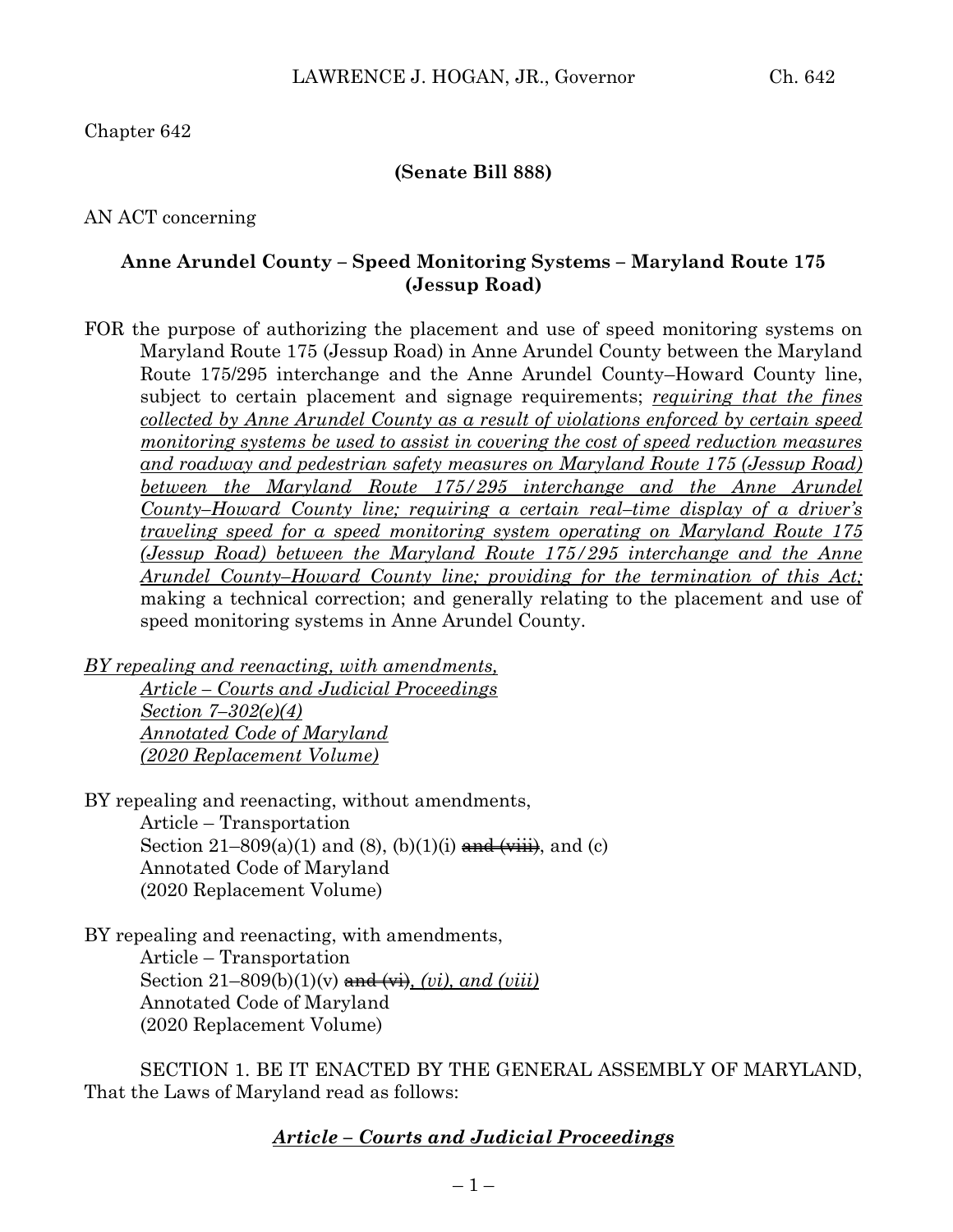*7–302.*

*(e) (4) (i) From the fines collected by a political subdivision as a result of violations enforced by speed monitoring systems or school bus monitoring cameras, a political subdivision:*

*1. May recover the costs of implementing and administering the speed monitoring systems or school bus monitoring cameras; and*

*2. Subject to subparagraphs (ii) and (iii) of this paragraph, may spend any remaining balance solely for public safety purposes, including pedestrian safety programs.*

*(ii) 1. For any fiscal year, if the balance remaining from the fines collected by a political subdivision as a result of violations enforced by speed monitoring systems, after the costs of implementing and administering the systems are recovered in accordance with subparagraph (i)1 of this paragraph, is greater than 10% of the total revenues of the political subdivision for the fiscal year, the political subdivision shall remit any funds that exceed 10% of the total revenues to the Comptroller.*

*2. The Comptroller shall deposit any money remitted under this subparagraph to the General Fund of the State.*

*(iii) The fines collected by Prince George's County as a result of violations enforced by speed monitoring systems on Maryland Route 210 shall be remitted to the Comptroller for distribution to the State Highway Administration to be used solely to assist in covering the costs of:*

*1. Examining the engineering, infrastructure, and other relevant factors that may contribute to safety issues on Maryland Route 210 in Prince George's County;*

*2. Reporting its findings and recommendations on any solutions to these safety issues; and*

*3. Implementing any solutions to these safety issues.*

*(IV) FROM THE FINES COLLECTED BY ANNE ARUNDEL COUNTY*  AS A RESULT OF VIOLATIONS ENFORCED BY SPEED MONITORING SYSTEMS ON *MARYLAND ROUTE 175 (JESSUP ROAD) BETWEEN THE MARYLAND ROUTE 175/295 INTERCHANGE AND THE ANNE ARUNDEL COUNTY–HOWARD COUNTY LINE, ANY BALANCE REMAINING AFTER THE ALLOCATION OF FINES UNDER SUBPARAGRAPH (I)1 OF THIS PARAGRAPH SHALL BE REMITTED TO THE COMPTROLLER FOR DISTRIBUTION TO THE STATE HIGHWAY ADMINISTRATION TO BE USED SOLELY TO ASSIST IN COVERING THE COST OF SPEED REDUCTION MEASURES AND ROADWAY AND*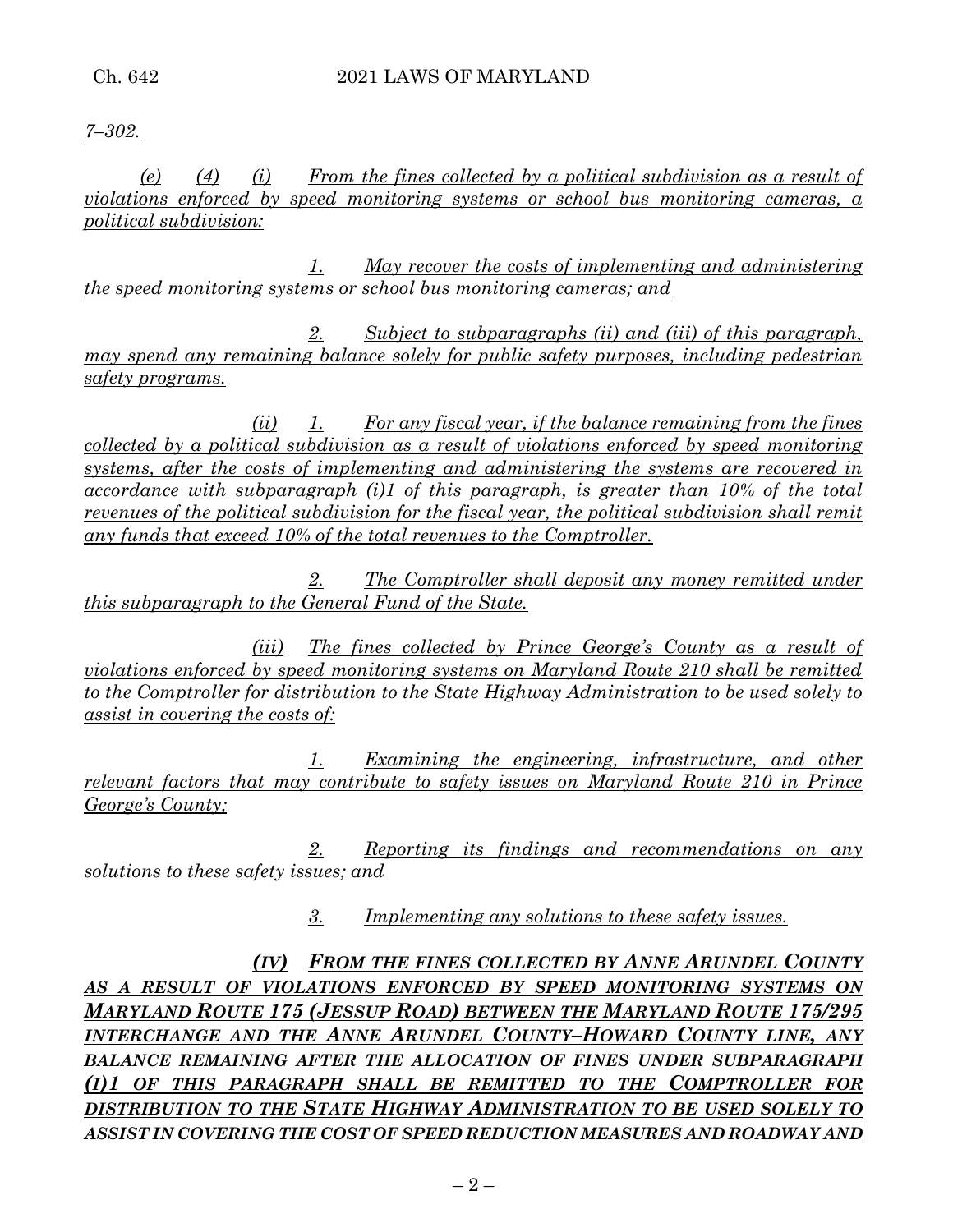# *PEDESTRIAN SAFETY IMPROVEMENTS ON MARYLAND ROUTE 175 (JESSUP ROAD) BETWEEN THE MARYLAND ROUTE 175/295 INTERCHANGE AND THE ANNE ARUNDEL COUNTY–HOWARD COUNTY LINE.*

### **Article – Transportation**

21–809.

(a) (1) In this section the following words have the meanings indicated.

(8) "Speed monitoring system" means a device with one or more motor vehicle sensors producing recorded images of motor vehicles traveling at speeds at least 12 miles per hour above the posted speed limit.

(b) (1) (i) A speed monitoring system may not be used in a local jurisdiction under this section unless its use is authorized by the governing body of the local jurisdiction by local law enacted after reasonable notice and a public hearing.

(v) An ordinance or resolution adopted by the governing body of a local jurisdiction under this paragraph shall provide that, if the local jurisdiction moves or places a mobile or stationary speed monitoring system to or at a location where a speed monitoring system had not previously been moved or placed, the local jurisdiction may not issue a citation for a violation recorded by that speed monitoring system:

1. Until signage is installed in accordance with subparagraph **[**(vii)**] (VIII)** of this paragraph; and

2. For at least the first 15 calendar days after the signage is installed.

(vi) This section applies to a violation of this subtitle recorded by a speed monitoring system that meets the requirements of this subsection and has been placed:

1. In Montgomery County, on a highway in a residential district, as defined in § 21–101 of this title, with a maximum posted speed limit of 35 miles per hour, which speed limit was established using generally accepted traffic engineering practices;

2. In a school zone with a posted speed limit of at least 20

miles per hour; **[**or**]**

3. In Prince George's County:

A. Subject to subparagraph (vii) of this paragraph, on Maryland Route 210 (Indian Head Highway); or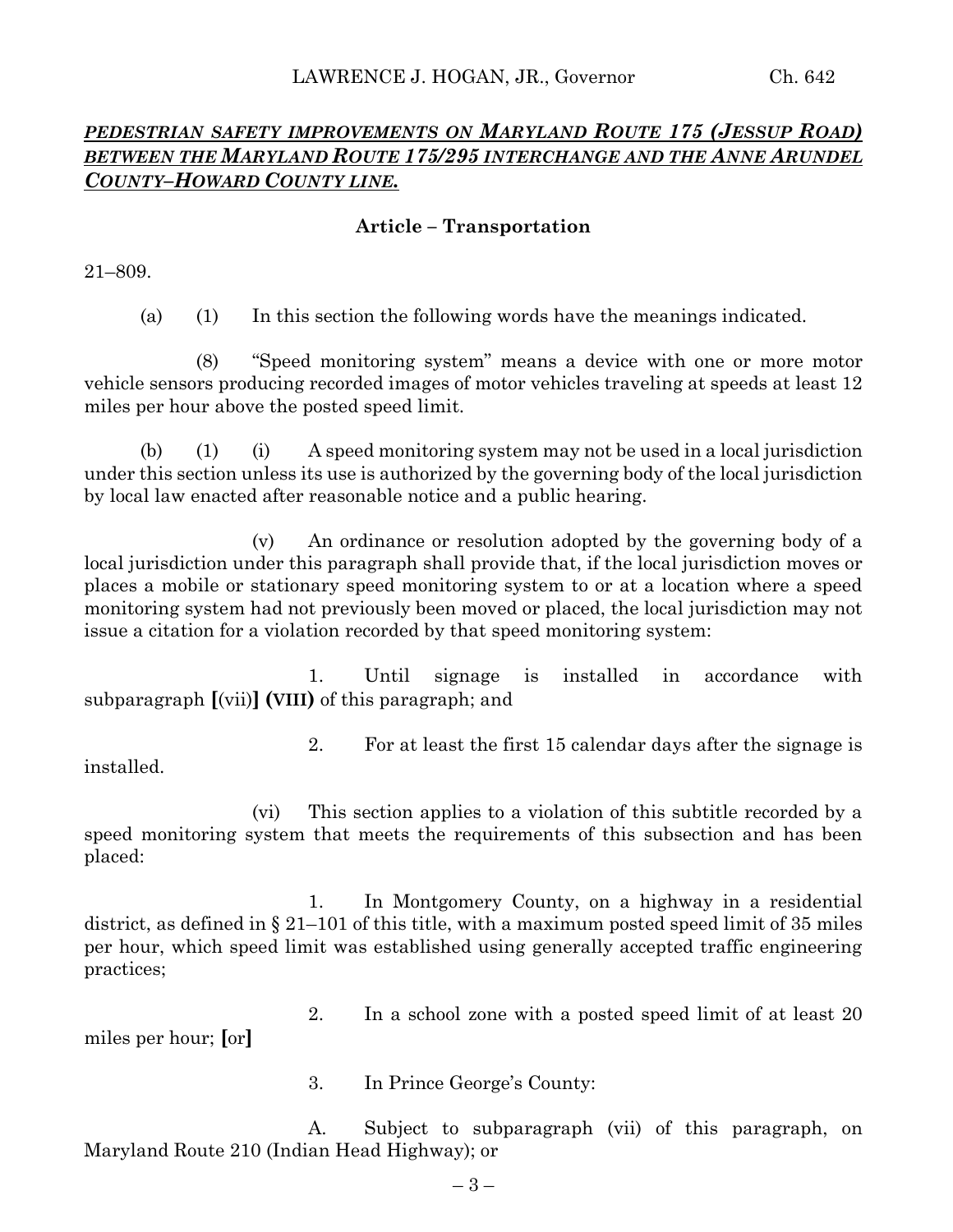B. On that part of a highway located within the grounds of an institution of higher education as defined in § 10–101(h) of the Education Article, or within one–half mile of the grounds of a building or property used by the institution of higher education where generally accepted traffic and engineering practices indicate that motor vehicle, pedestrian, or bicycle traffic is substantially generated or influenced by the institution of higher education**; OR**

## **4. IN ANNE ARUNDEL COUNTY, ON MARYLAND ROUTE 175 (JESSUP ROAD) BETWEEN THE MARYLAND ROUTE 175/295 INTERCHANGE AND THE ANNE ARUNDEL COUNTY–HOWARD COUNTY LINE**.

(viii) Before activating a speed monitoring system, the local jurisdiction shall:

1. Publish notice of the location of the speed monitoring system on its website and in a newspaper of general circulation in the jurisdiction;

2. Ensure that each sign that designates a school zone is proximate to a sign that:

A. Indicates that speed monitoring systems are in use in the

school zone; and

B. Is in accordance with the manual for and the specifications for a uniform system of traffic control devices adopted by the State Highway Administration under § 25–104 of this article;

3. With regard to a speed monitoring system established on Maryland Route 210 (Indian Head Highway) in Prince George's County  $\theta$ , based on proximity to an institution of higher education under subparagraph (vi)3 of this paragraph, *OR IN ANNE ARUNDEL COUNTY ON MARYLAND ROUTE 175 (JESSUP ROAD) BETWEEN THE MARYLAND ROUTE 175/295 INTERCHANGE AND THE ANNE ARUNDEL COUNTY–HOWARD COUNTY LINE,* ensure that all speed limit signs approaching and within the segment of highway on which the speed monitoring system is located include signs that:

A. Are in accordance with the manual and specifications for a uniform system of traffic control devices adopted by the State Highway Administration under § 25–104 of this article; and

B. Indicate that a speed monitoring system is in use; and

4. With regard to a speed monitoring system placed on Maryland Route 210 (Indian Head Highway) in Prince George's County *OR IN ANNE*